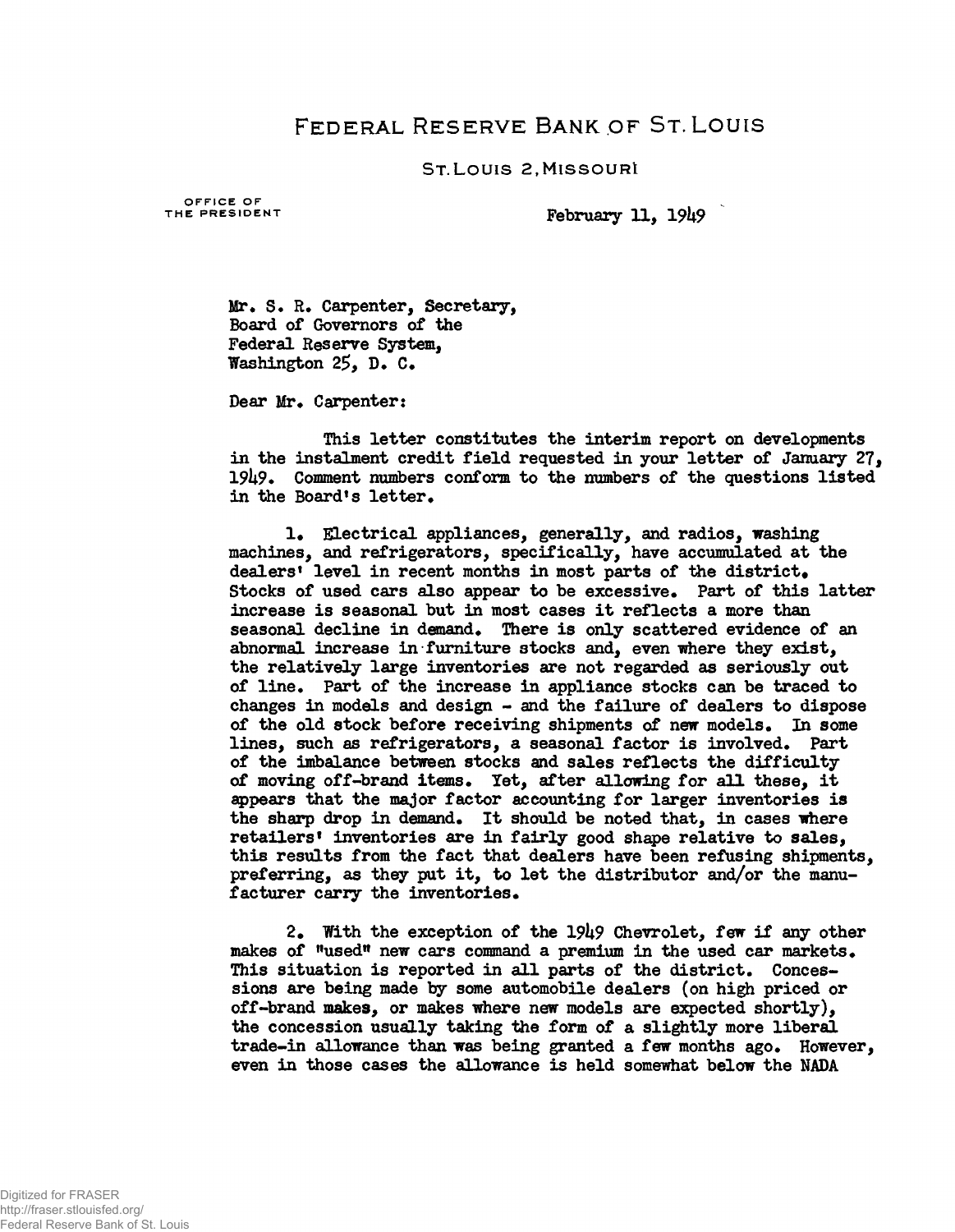**(Bluebook) value\* Scattered reports of merchandising concessions by furniture and appliance dealers were obtained but this practice by no means is general\* In part the increase in trade-in allowances on new cars may be seasonal\* To a larger extent it is a reflection of the decrease in demand, which in turn is attributed by many respondents to a widespread inability on the part of the potential customer to meet the monthly payments required under Regulation W. These respondents say that the down payment can be managed, particularly where a trade-in is possible, but the size of the required monthly payments is so large that many customers are eliminated from the market.**

**3\* The banks and finance companies indicate that, while they are not particularly reluctant to handle retail instalment paper, they are screening applications with considerably more care now than** they did a few months ago. Most banks apparently are not actively **soliciting new accounts, although there are a few exceptions, but are continuing to service their old customers. Specific items mentioned by banks as being subjected to more careful scrutiny are radios and used cars. One finance company reported that credit** granted on used cars is held to a level that is 10 to 15 per cent **below the NADA level. It is interesting to note that, while banks and finance companies said they are growing more cautious, this tendency apparently has not impressed itself on automobile and appliance dealers who rather generally indicate that they are experiencing no increased difficulties in handling the paper through their lending agencies. Reasons given by the banks for the more careful examination of applications are (a) doubt with respect to the future price level, and (b) in some cases, to the employment outlook. One** bank says 40 per cent of the applicants have been denied credit be**cause they already have two or more other instalment loans\***

**U. Lending agencies generally are tightening credit lines extended to dealers for floor plan financing. This is particularly true in the case of automobile and truck financing but also is true of appliance dealers. In some cases it has been reflected in higher interest rates nhile in other instances the tightening has resulted in a reduction in the amount of credit extended. Generally, banks report they are continuing to serve their old accounts but are** adding no new customers.

**5. In almost all parts of the district, bankers report known instances of dealers being over-extended financially. Retailers, themselves, in some cases indicate knowledge of other dealers being over-extended. This condition apparently has been confined pretty much to smaller retailers, particularly those handling off-brand** items in the appliance field. Where the credit picture is reported **generally satisfactory, the reason given by the bankers is that over-**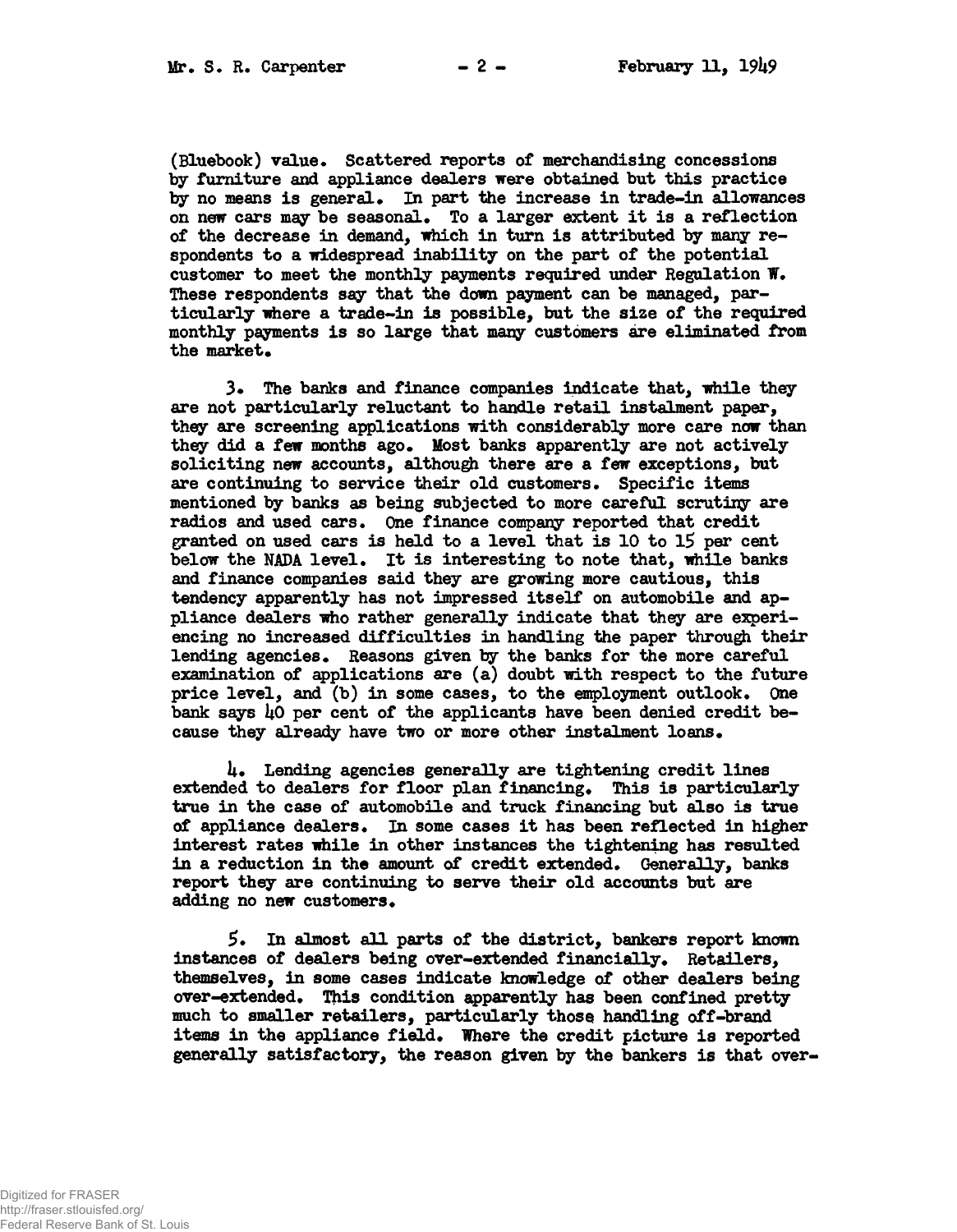**extensions are not present because they are watching the situation very closely and are reducing credit or cutting it off completely** when the outstandings begin to get out of line. In a number of areas **there are bankers who state they are and have been exercising increasing caution in making loans of this type, and at the same time report instances of dealers being over-extended. This appears somewhat inconsistent but it may reflect the fact that the market changed so rapidly, particularly in the case of refrigerators, stoves, and used cars, that an over-extended condition developed despite the bankers**<sup>*1*</sup> screening of loan applications.

**6\* Since November, 19U8, cutbacks in employment have occurred in Eighth District plants manufacturing refrigerators, stoves, automobiles and automobile parts, electrical equipment used in electrical** appliances, and in some woodworking lines. Lay-offs that occurred **since November in plants producing refrigerators and stoves largely reflect a decline in sales\* Some of this decline is attributed to the fact that for the first time since the end of the war sales may** have begun to return to their prewar seasonal pattern. Most of the **decrease is believed to reflect (a) the exhaustion of the urgent** demand and (b) increasing consumers<sup>*t*</sup> resistance or reluctance to buy. **The reimposition of Regulation W is given as a third factor - one manufacturer noted that it was just the straw that broke the camel<sup>1</sup>s** back.

**Inventories of refrigerators, at the manufacturers<sup>1</sup> and at the wholesale and retail levels, increased considerably in 19U8\* As a result, it is believed by the industry that 19k9 production will** have to move into consumption channels and not into inventories. How to increase consumption is a major problem. One leading stove com**pany believes the answer lies in producing a stove that can be sold** for less money. This solution is not regarded favorably by one **refrigerator manufacturer who believes the answer lies in greater** sales effort.

**The lay-offs at automobile plants largely reflect model changeovers, although one plant reduced employment here as a part of** a national curtailment program. However, production is expected to equal that in 1948. At the plants where model changes were the **reason for reductions, employees are being recalled and full opera**tions are expected by the middle of March. Employment cuts have oc**curred in plants manufacturing fractional horsepower motors widely** used in electrical appliances. Inventories are large and it is **hoped that these can be reduced sufficiently to permit a return to somewhat higher employment levels\* Scattered cutbacks are reported in the furniture industry but as yet they are neither widespread** nor extensive.

**Although not specifically asked for by your letter, I am** including a synthesis of opinion with respect to Regulation  $W$ .